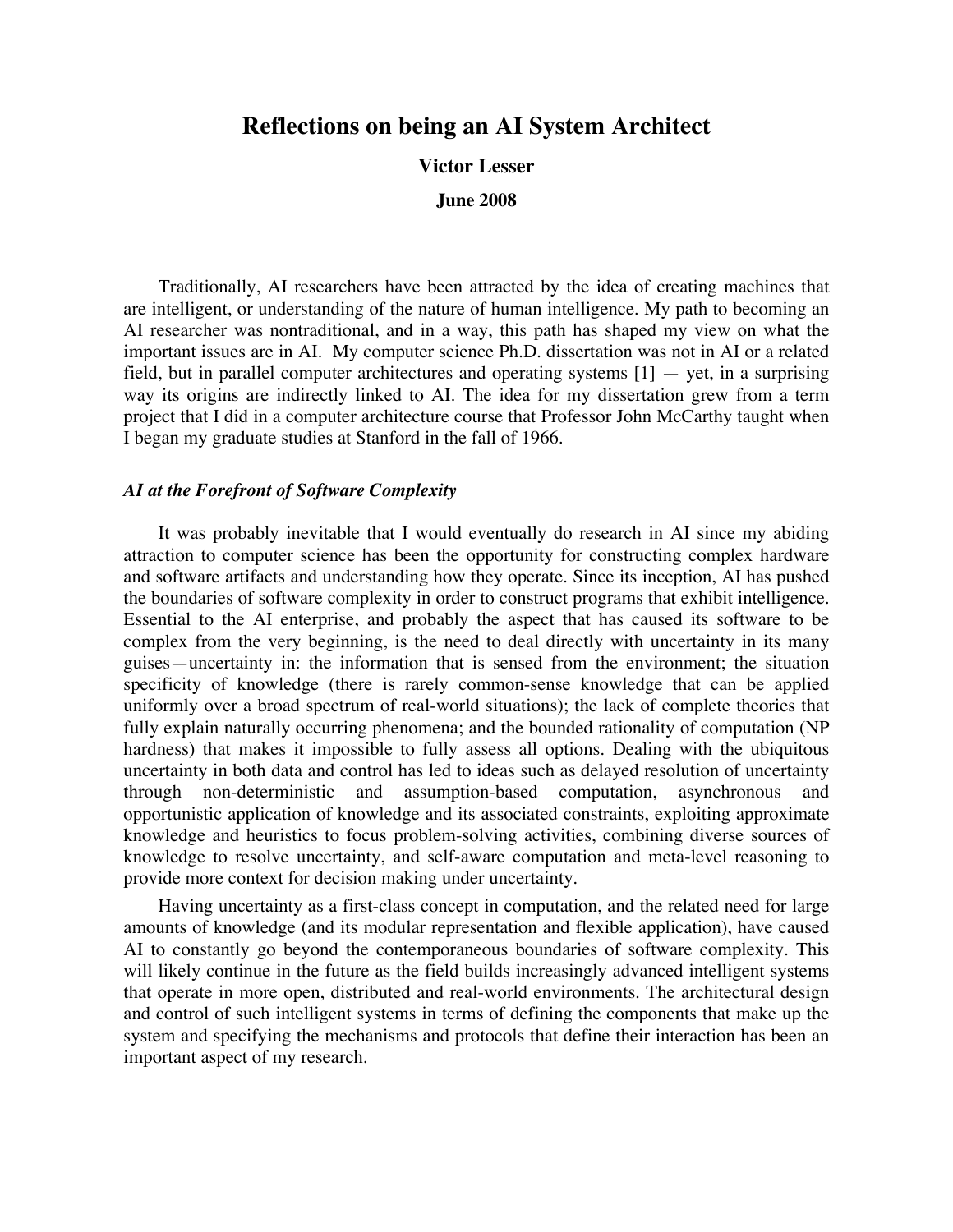#### *The Beginnings of My Career in AI*

 $\overline{a}$ 

I feel fortunate to have launched my AI career as the system architect on the Hearsay-II speech-understanding project [7] at its inception in late 1972 at CMU, under the leadership of Professor Raj Reddy<sup>1</sup>, along with other team members including Lee Erman, Rick Fennell and Rick Hayes-Roth. The ideas that developed around this project and the lessons learned in building this blackboard problem-solving system have been extremely influential in the research directions I have explored in my career. These laid the groundwork for my understanding of the complex interaction of knowledge and search control necessary to bring to bear in an effective way a diverse and large set of constraints to resolve a variety of uncertainties in knowledge, data and control. In the case of a blackboard problem-solving architecture, this interaction took the form of an asynchronous, opportunistic, incremental and multi-level search process.

#### *Self-Aware Control and Self-Describing Components*

In controlling the blackboard search process, I came to understand the need for control mechanisms that could make use of an abstract and global view of the search progress so as to determine where search should be directed next, and that the control in itself was a problemsolving activity [3, 15]. I also realized that the specific type of knowledge-source modularity in the blackboard architecture in which knowledge sources made very few assumptions about how their knowledge contributions would be used by other components and in what context they would be used was a powerful idea. This context modularity made possible not only ease of system evolution but also adaptive problem solving where the control system can react effectively to the evolving problem-solving system state by being able to dynamically sequence components. For instance, this permitted Hearsay-II to find alternative paths to the correct speech interpretation if a correct partial solution path failed because of a knowledge error.

A key aspect of Hearsay-II's approach to modularity was the self-describing nature of the knowledge sources' activity patterns (both static and dynamic)<sup>2</sup>. This information could then be used for effective control without the need for understanding how and what knowledge would interact prior to the construction of the control component [6].

<sup>&</sup>lt;sup>1</sup>My transition to AI from systems was not as abrupt as it may appear. My initial AI work at CMU had a systems oriented flavor; I was responsible for implementing a parallel processing version of Hearsay-I on a multi-processor C.MMP that had just been developed at CMU [2]. In fact, one of the initial focuses on the design of Hearsay-II was its ability to be run on a multi-processor [5], which is probably why I was chosen as a member of the Hearsay-II design team. Additionally, I flirted with AI earlier when I worked for Professor Reddy in the summer of 1967 looking at how techniques used in information retrieval could be applied to pattern classification problems in AI. Prior to that, I had worked for Professor Gerald Salton on information retrieval during my senior undergraduate year at Cornell.

 $2$  I had used a similar idea of self-describing computation in a more primitive form in my Ph.D. thesis, where I included a declarative representation of the application process structure to help in the hardware scheduling of processes on processors.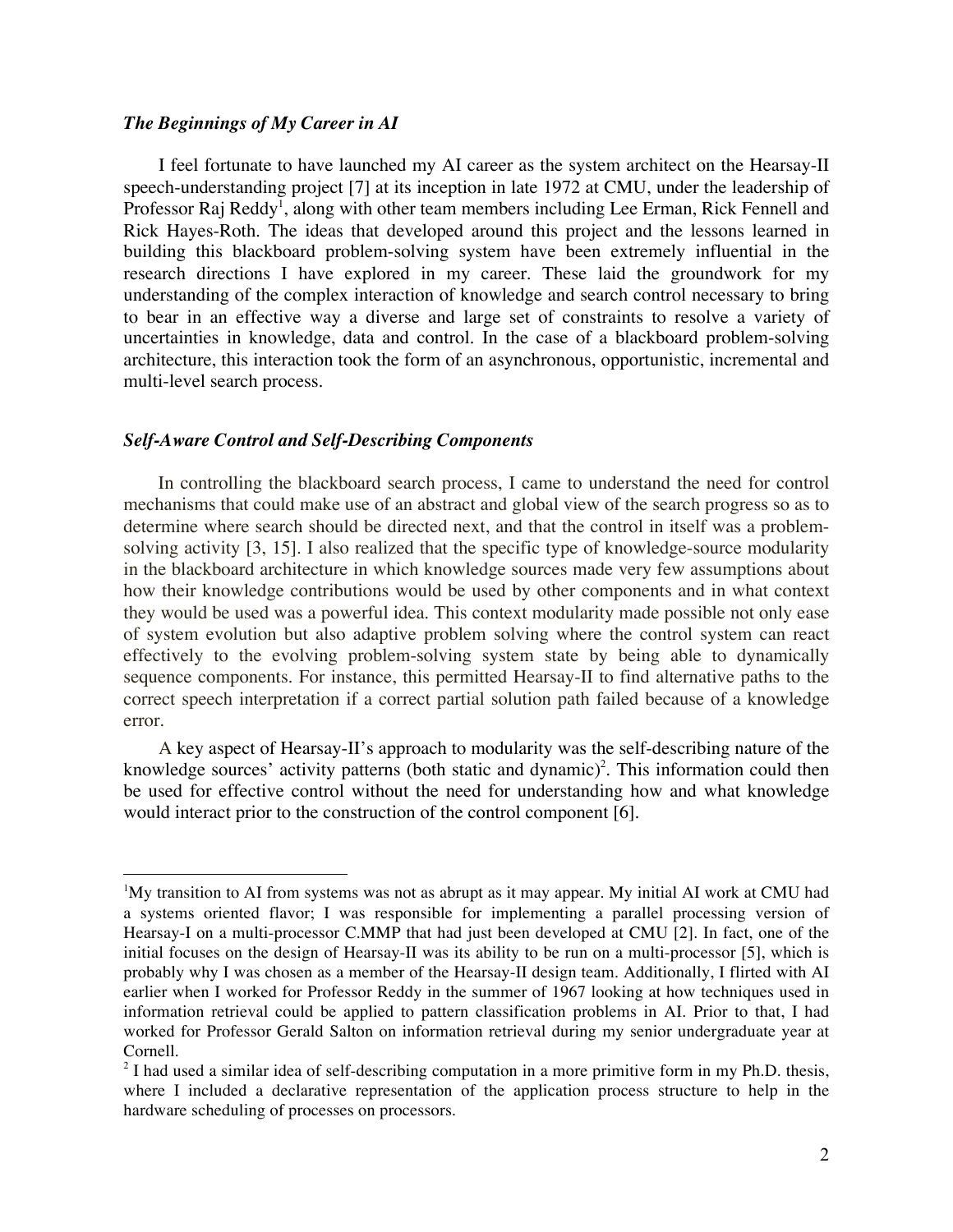#### *Dynamically Varying Assumptions*

For efficiency reasons, the number of hypotheses on the blackboard needed to be limited in the Hearsay-II implementation; however, it was clear that these limits (thresholds on hypothesis generation) were context-dependent and had to be modified selectively if problem solving was not progressing as expected. Modifying these thresholds caused less likely hypotheses to be generated that in turn permitted the exploration of other problem-solving paths that were initially considered unlikely [3].

This need for dynamic thresholds led me to understand that the large number of assumptions (which are implemented as system parameters) that are made in controlling a problem-solving system must be made explicit in order for the system to reason about these assumptions. Exploiting assumptions is a valid way of restricting the complexity and overhead of control decision-making in a problem-solving system, but as problem solving gets more complex and the environment in which the system operates is more open, these assumptions need to be revisited in light of both the emerging problem-solving situation and the current environment. Associated with revision of assumptions is the need to be able to detect that problem solving is not progressing satisfactorily, diagnose why it is not progressing, revise assumptions that are no longer valid, and then re-plan how to approach problem solving based on these new assumptions [11, 21].

# *Diverse and Approximate Knowledge*

I also learned from my experiences with Hearsay-II the value of diverse and approximate knowledge. The diversity of knowledge increases the flexibility of the system to find alternative way of solving a problem. When there are errors or incompleteness in one source of knowledge it is possible that another source of knowledge will be able to generate the appropriate solution. Multiple perspectives also provide additional error correcting capabilities in terms of the system being able to compare alternative hypotheses generated from different knowledge perspectives.

The use of approximate knowledge, which in general requires much less computation to exploit than more exacting knowledge, was also an important part of Hearsay-II's implementation. This approximate knowledge was used for self-aware control [3] and hypotheses generation [4] to direct the search in appropriate directions. Furthermore, approximate knowledge can often be used to generate complete solutions (though not necessarily optimal nor with perfect precision) that have significant utility with correspondingly much lower computational costs [29].

#### *Multi-Agent Systems Pushing the Boundaries of AI Software Complexity*

Multi-Agent Systems (first called Distributed AI) were initially developed out of applying AI problem solving in a distributed context (such as a robotic team or distributed sensor network) where there was a spatially distributed set of computers (now called agents) — possibly with local sensing and effecting capabilities, operating asynchronously and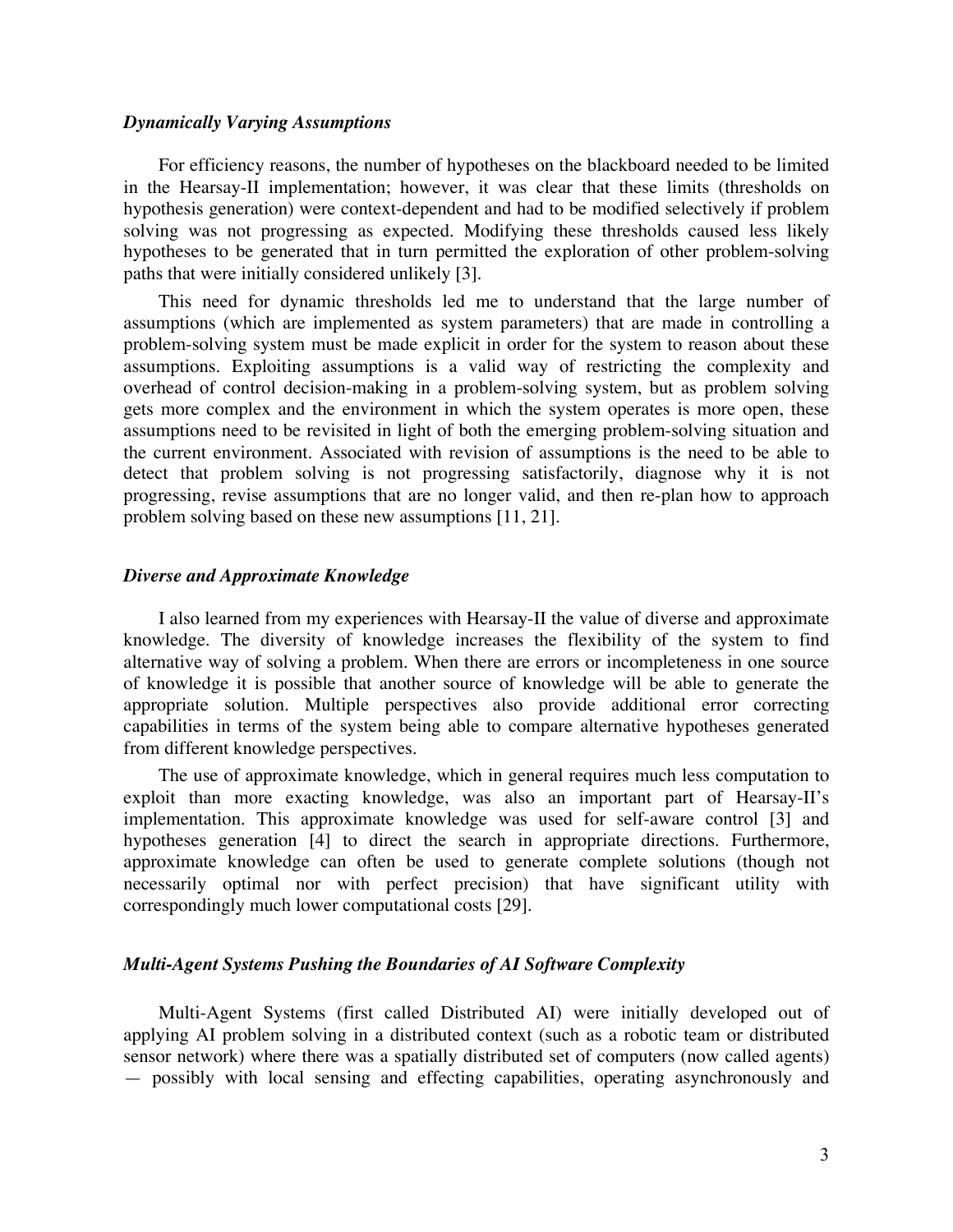concurrently — that could talk with one another over a low-bandwidth communication network. This bandwidth limitation was most interesting to me because it not only introduced the need for distributed control, but also increased the amount of uncertainty present in the system because it was no longer possible to accurately construct a complete view of the problem-solving activities (and their associated results) of all the agents in the network. The development of distributed techniques for managing and resolving problem-solving uncertainty, including both data and control, has been one of my central concerns since the completion of the Hearsay-II speech understanding project in  $1976^4$  [8, 9, 12, 13, 25, 28].

I have purposely used the term "managing uncertainty" to recognize the fact that in AI (and especially multi-agent) systems there will always be problems that cannot be solved optimally (nor in every situation will the correct answer be chosen) due to limitations based not only on the incompleteness and inaccuracy of the system's knowledge, but also on computation and communication limitations (bounded rationality) [9, 16]. Thus, Simon's idea of satisficing problem solving was, and to my mind, always will be, central to the AI enterprise. These observations have led me to study: 1) how the interaction of diverse sources of knowledge in a distributed search can be used to manage and resolve uncertainty, and 2) how self-aware local control and agent coordination can be used to control this distributed search. In developing this multi-agent control, I have viewed control as a first-class problemsolving activity, made it as generic as possible through self-describing agents, and enabled it to be adaptable in response to emerging problem-solving conditions and available resources.

### *The Need for Experimental AI*

 $\overline{a}$ 

In performing research in multi-agent systems (MAS), I have always emphasized building and empirically evaluating complex applications. Again, this orientation has risen from my experiences with the Hearsay-II system. I have found that dealing with details and constraints of real applications has continually pushed the development of new ideas. In such applications, you cannot easily sweep problems under the rug. Although there can be significant start-up costs in knowledge engineering a real-world application, in my experience those costs have been worthwhile. Although sometimes I have needed to reduce the complexity of the problem domain, this step has come after first tackling the harder problem and realizing how and why current approaches fail. Recently, I worked with Professor Shlomo Zilberstein on developing more formally based approaches to agent coordination using decentralized Markov decision processes [24]. In this work, I recognized the value of starting with a problem of simpler complexity and then addressing more complex problems as the formal framework and the appropriate solution techniques are better understood. I suspect there is no single best approach for all situations, and the right approach depends in part on the personality of the researcher and the specifics of the problem.

<sup>&</sup>lt;sup>4</sup>I also worked on a more advanced blackboard problem-solving architecture for understanding overlapping household sounds, called IPUS [17]. This architecture used many of the insights described above to allow for dynamic and adaptive signal reprocessing based on a detection and diagnosis model for meta-level control.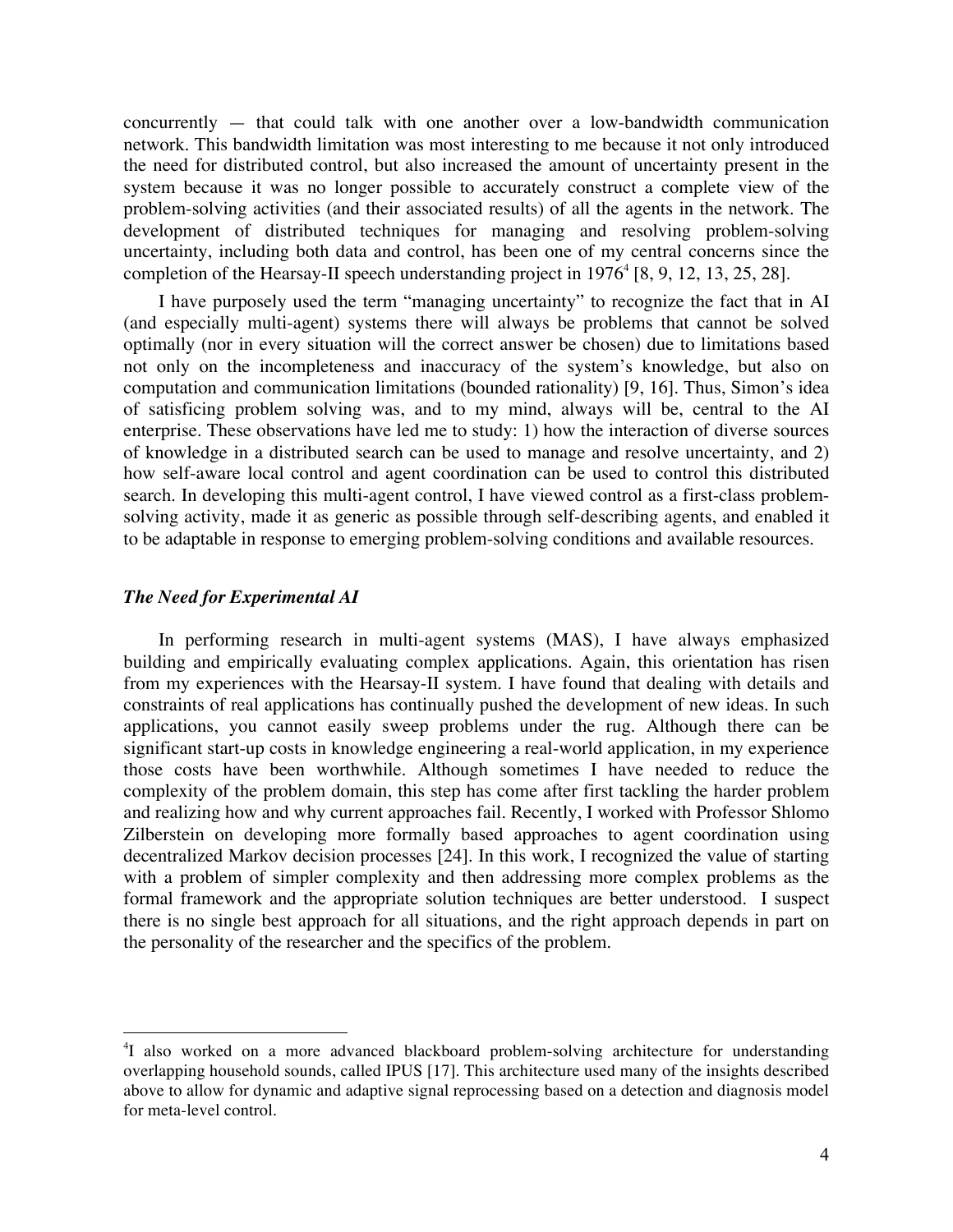#### *Experimentation is More than Gathering Statistics*

With the ever-increasing availability of computing cycles, extensive empirical evaluation of systems is feasible. However, it takes more than gathering statistics about the performance of the system. Understanding in detail why a system works or not in a specific problemsolving instance has continually provided insights that have pointed me to new research directions. Probably the most compelling example was my realizing, by looking at the trace of a Hearsay-II run, that even though there was a serious knowledge error, there was enough redundancy in the knowledge base and flexibility in the search process for the correct solution to be derived. This experience, and a follow-on experience with a parallel version of Hearsay-II (that worked almost correctly without all the elaborate synchronization mechanisms that had been constructed to avoid inconsistency when there was concurrent updating of the blackboard), led to my work on multi-agent systems [5]. I had the insight that agents did not require complete, up-to-date and consistent information for their local problem solving to be worthwhile. Even if they were not always producing correct partial solutions, they could still converge on the correct solution most of the time by combining an appropriately structured cooperative dialogue that implemented a flexible distributed search process together with some level of knowledge and data redundancy distributed across the agents [8, 9].

Thus, as an AI system architect I have been concerned about how to add both internal and external mechanisms to the application so that it is possible to quickly understand the detailed functioning of the system, not only for debugging but also for understanding how it works [6, 10, 22]. I believe that as we continue to build increasingly more complex applications, these "system understanding" tools will be crucial to their successful implementation.

# *Learning as an Integral Part of the System's Architecture*

In a similar vein, it is important to consider on-going learning as a first-class activity of any system that will operate in an open environment [19, 20]. This is especially true in complex applications where there are many parameters (with their associated assumptions about the environment and problem-solving behavior) that have to be set appropriately if the system is to operate effectively in a specific environmental setting. However, the computational costs of this on-going learning may not permit it to be always turned on. Thus, the decision of when to perform learning should be made by the control component [21].

# *The Challenges of Scaling up Multi-Agent Systems*

One approach that I have been pursuing for the next generation of complex AI applications is using organizational control to scale up multi-agent systems to large networks of hundreds to thousands of intelligent agents [23, 28]. Organizational control is a multi-level control approach in which organizational goals, roles, and responsibilities are dynamically developed, distributed, and maintained to serve as guidelines for making detailed operational control decisions by the individual agents. Scaling up through organizational control is one way of approaching the development of highly intelligent and persistent systems that will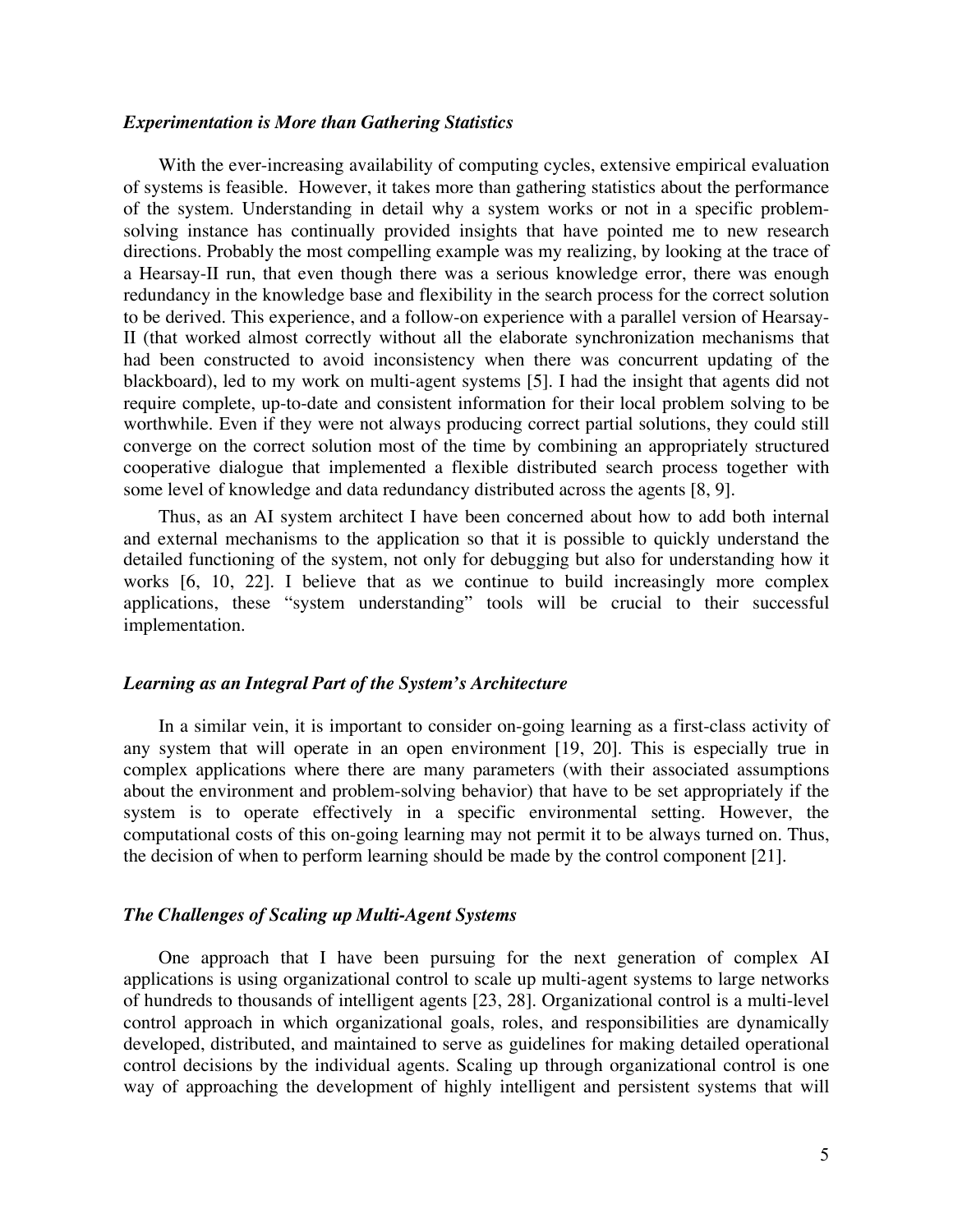bring to bear a wide range and large body of knowledge to their reasoning and that will operate in open and evolving environments.

#### *Formalizing our Understanding of AI Architectures*

AI architectures used in complex applications have generally had an informal character and their performance has been evaluated from an empirical perspective. Based on the paradigm shift in AI towards more formal and decision-theoretic problem-solving frameworks and detailed analysis of their performance characteristics, it is clear to me that this shift will also affect how complex AI applications are designed and understood. It does not necessarily mean that the informal character of AI architectures for complex applications will disappear; however, their performance has to be understood from a more formal basis. This trend is already occurring. There are already numerous case studies where the performance of a sophisticated multi-agent system involving multi-step knowledge interaction sequences has been effectively analyzed from a quantitative perspective using statistical and queuing theory models based on a deep understanding of the key parameters and interactions that affect performance [14, 27].

It was very rewarding to see the application of formal analysis techniques to a blackboard problem-solving system that many now see as an ad-hoc problem-solving architecture. This analysis predicted the performance of the system, while also providing insight into which situations a particular control regime would be effective in, and why. This work was done by one of my students, Robert Whitehair [18], for the specific task domain of sensor interpretation. Thus, I believe that the performance of less formally based AI architectures can be understood more formally, thereby gaining wider acceptance by AI researchers as valid approaches for building complex AI applications.

Likewise, the recent work on formalizing agent coordination through decentralized Markov decision processes [24] has been very exciting. It has shown, in general, how hard multi-agent coordination is, and how easy it is to find simple applications that are very hard. This implies that some amounts of heuristic and approximate reasoning need to be applied to use this formal framework in practical applications. These observations coincide with those of Professor Milind Tambe [26] on the importance of hybrid architectures as an approach to building complex intelligent systems. These hybrid systems are built from some components that use formal decision theoretic methodologies, while other components use methodologies more symbolic and possibly heuristic in character. The blackboard problem-solving framework is an early example of a hybrid architecture because each knowledge source could be built with its own specialized technology. Indeed, in the Hearsay-II speech understanding system, most knowledge sources were heuristic, but a key knowledge source for doing word recognition used a hidden Markov model for its internal reasoning.

# *Closing Thoughts*

I see AI architects as indispensable to the effective construction of future complex and open applications because of both the satisficing nature of AI computation and the range of different types of uncertainty that will be present. However, I do think that the arsenal of both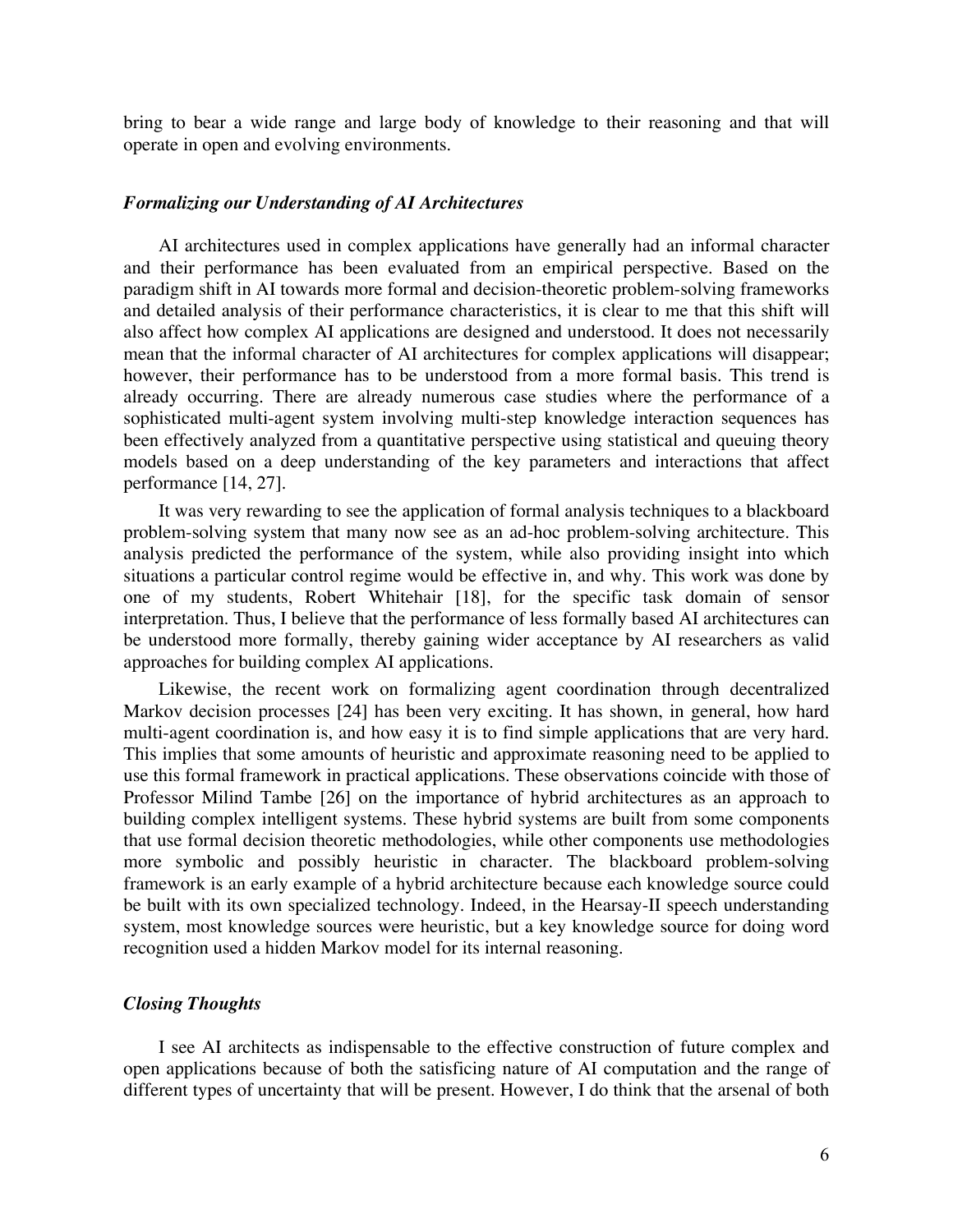formal and informal tools, frameworks and methodologies that they will use in developing and understanding the intelligent systems they create will be much more sophisticated and extensive than the ones that I have used.

On a personal note, being an AI system architect has led to a highly rewarding and exciting career, challenging me intellectually at every step. I have no doubt that the next generation of AI architects will have similar experiences. I have also been very fortunate to have worked with wonderful teams of colleagues and graduate students. Without their creativity, hard work and collegiality, my career would have taken a very different path. I also need to give special thanks to my mentor, Professor Raj Reddy, who started me down the path of AI and encouraged me to pursue the area of multi-agent systems.

# *Background Papers*

- 1. Lesser, V.R. (1971). "An Introduction to the Direct Emulation of Control Structures by a Parallel Micro-Computer." *IEEE Transactions on Computers - Special Issue on Micro-programming,* C-20, 7, pp. 751–763.
- 2. Lesser, V.R. (1975). "Parallel Processing in Speech Understanding Systems: A Survey of Design Problems." *Invited Papers of the IEEE Symposium on Speech Recognition,* D.R. Reddy (ed.), pp. 481–499.
- 3. Hayes-Roth, F.; Lesser, V.R. (1977). "Focus of Attention in the HEARSAY-II System." *Proceedings of the 5th International Joint Conference on Artificial Intelligence,* Boston, pp. 27–35.
- 4. Lesser, V.R.; Hayes-Roth, F.; Birnbaum, M.; Cronk, R. (1977). "Selection of Word Islands in the HEARSAY-II Speech Understanding System." *Proceedings of IEEE International Conference on Acoustics, Speech, and Signal Processing,* Vol. 2, pp. 791–794.
- 5. Fennell, R.D.; Lesser, V.R. (1977). "Parallelism in AI Problem Solving: A Case Study of HEARSAY-II." *IEEE Transactions on Computers - Special Issue on Multiprocessors,* C–26, 2, pp. 98–111.
- 6. Erman, L.D.; Lesser, V.R. (1978). "System Engineering Techniques for Artificial Intelligence Systems." *Computer Vision Systems,* A. Hanson and E. Riseman (eds.), Academic Press, pp. 37–46.
- 7. Erman, L.D.; Hayes-Roth, F.; Lesser, V.R.; Reddy, D.R. (1980). "The HEARSAY-II Speech Understanding System: Integrating Knowledge to Resolve Uncertainty." *Computing Surveys* 12, (2), pp. 213–253.
- 8. Lesser, V.R.; Erman, L.D. (1980). "Distributed Interpretation: A Model and an Experiment." *IEEE Transactions on Computers - Special Issue on Distributed Processing,* Vol. C–29 (12): 1144–1163.
- 9. Lesser, V.R.; Corkill, D.D. (1981). "Functionally Accurate Cooperative Distributed Systems." *IEEE Transactions on Systems, Man, and Cybernetics - Special Issue on Distributed Problem-Solving,* Vol. SMC–11, No.1, pp. 81–96.
- 10. Bates, P.C.; Wileden, J.C.; Lesser, V.R. (1983). "A Debugging Tool for Distributed Systems." *Proceedings of the Second Annual Phoenix Conference on Computers and*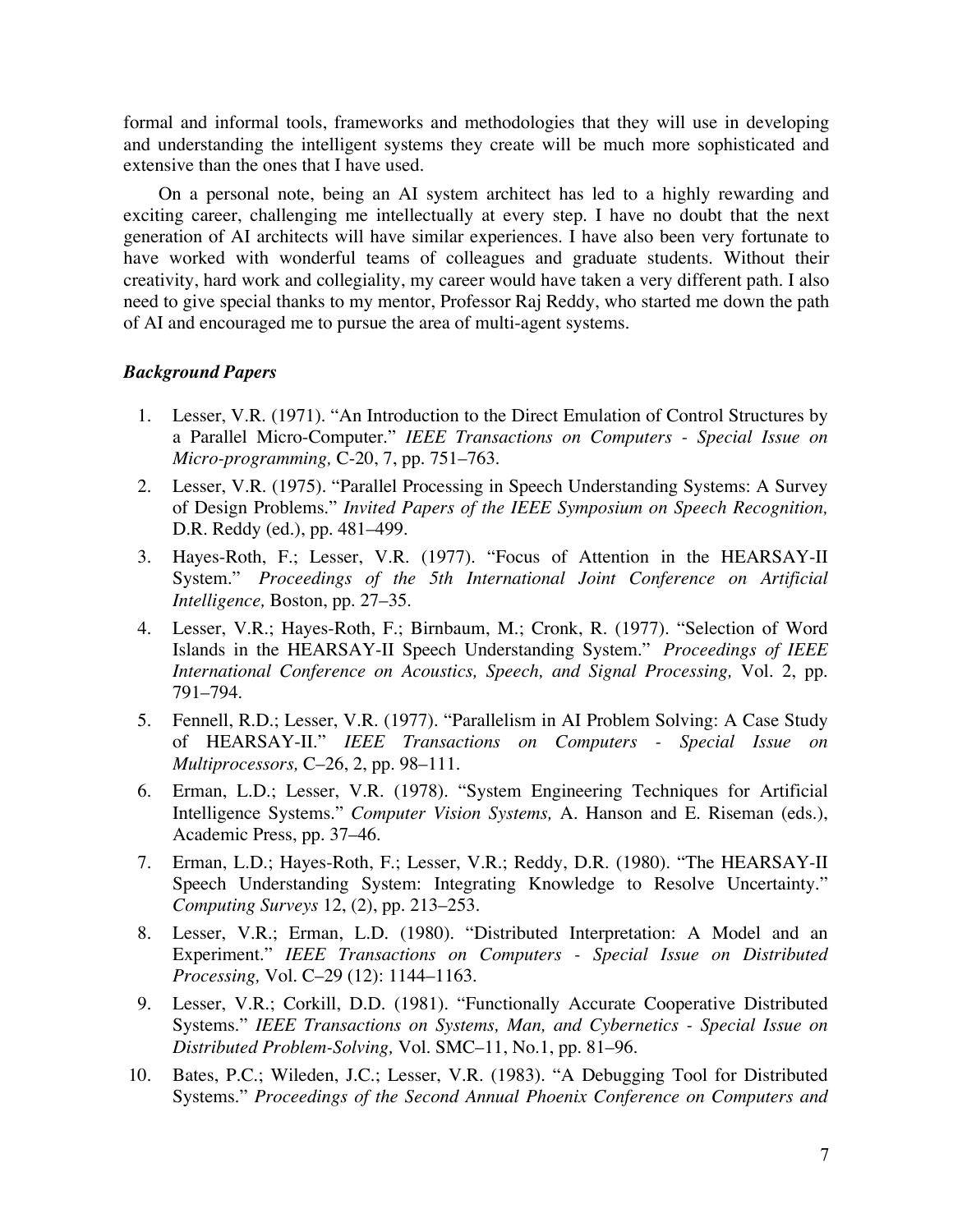*Communications,* pp. 311–315.

- 11. Hudlickà, E.; Lesser, V. (1987). "Modeling and Diagnosing Problem-Solving System Behavior." *IEEE Transactions on Systems, Man, and Cybernetics,* 17(3): 407–419.
- 12. Durfee, E.H.; Lesser, V.R. (1991). "Partial Global Planning: A Coordination Framework for Distributed Hypothesis Formation." *IEEE Transactions on Systems, Man, and Cybernetics,* 21(5): 1167–1183.
- 13. Lesser, V.R. (1991). "A Retrospective View of FA/C Distributed Problem Solving." *IEEE Transactions on Systems, Man, and Cybernetics,* 21(6): 1347–1362.
- 14. Decker, K.; Lesser, V. (1993). "An Approach to Analyzing the Need for Meta-Level Communication." *Proceedings of the 13th International Joint Conference on Artificial Intelligence,* Vol. 1, pp. 360–366.
- 15. Carver, N.; Lesser, V. (1994). "The Evolution of Blackboard Control Architectures." *Expert Systems with Applications—Special Issue on the Blackboard Paradigm and Its Applications.* Liebowitz (ed.). New York: Pergamon Press, 7(1): 1–30.
- 16. Sandholm, T.; Lesser, V. (1995). "Issues in Automated Negotiation and Electronic Commerce: Extending the Contract Net Framework." *Proceedings of First International Conference on Multi-Agent Systems,* San Francisco: AAAI Press, pp. 328–335.
- 17. Lesser, V.; Nawab, H.; Klassner, F. (1995). "IPUS: An Architecture for the Integrated Processing and Understanding of Signals." *Artificial Intelligence,* 77, pp. 129–171.
- 18. Whitehair, R. (1996). "A Framework for the Analysis of Sophisticated Control." Ph.D. Thesis, Department of Computer Science, University of Massachusetts Amherst.
- 19. Sugawara, T.; Lesser, V.R. (1998). "Learning to Improve Coordinated Actions in Cooperative Distributed Problem-Solving Environments." *Machine Learning,* Kluwer, 33 (2-3): 129–153.
- 20. Nagendra Prasad, M.V.; Lesser, V. (1999). "Learning Situation Specific Coordination in Cooperative Multi-Agent Systems." *Autonomous Agents and Multi-Agent Systems,* Kluwer Academic Publishers, Vol. 2, pp. 173–207.
- 21. Horling, B.; Benyo, B.; Lesser, V. (2001). "Using Self-Diagnosis to Adapt Organizational Structures." *Proceedings of the Fifth International Conference on Autonomous Agents,* ACM Press, pp. 529–536.
- 22. Lesser, V.R.; Corkill, D.D. (1983). "The Distributed Vehicle Monitoring Testbed: A Tool for Investigating Distributed Problem Solving Networks." *AI Magazine,* Vol. 4 (3): 15-33.
- 23. Horling, Bryan; Lesser, Victor (2004). "A Survey of Multi-Agent Organizational Paradigms." *The Knowledge Engineering Review,* Cambridge University Press, Vol. 19:4, pp. 281–316.
- 24. Becker, R.; Zilberstein, S.; Lesser, V.; Goldman, C. (2004). "Solving Transition Independent Decentralized Markov Decision Processes." *Journal of Artificial Intelligence Research,* Vol. 22, pp. 423–455.
- 25. Lesser, V.; Decker, K.; Wagner, T.; Carver, N.; Garvey, A.; Horling, B.; Neiman, D.; Podorozhny, R.; NagendraPrasad, M.; Raja, A.; Vincent, R.; Xuan, P.; Zhang, X.Q.